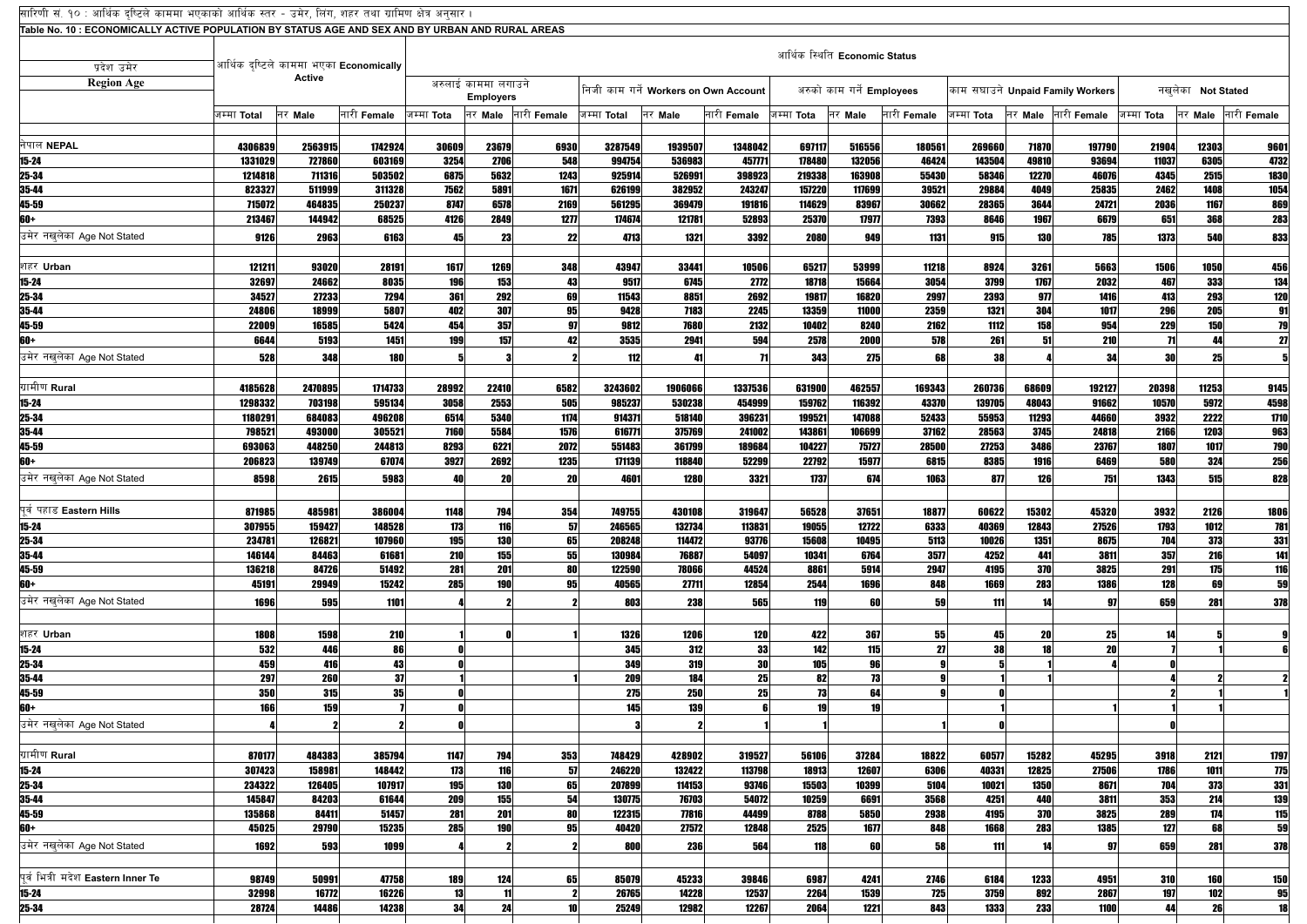| 35-44                             | 17685  | 9150   | 8535        | 49         | 34                  | 15         | 15642  | 8241   | <b>7401</b> | 1424            | <b>794</b>  | 630                 | 533             | 63    | 470   | 37         | 18   | 19         |
|-----------------------------------|--------|--------|-------------|------------|---------------------|------------|--------|--------|-------------|-----------------|-------------|---------------------|-----------------|-------|-------|------------|------|------------|
| 45-59                             | 14807  | 7993   | 6814        | <b>50</b>  | 26                  | 24         | 13298  | 7357   | 5941        | 991             | 566         | 425                 | 440             | 32    | 408   | 28         | 12   | 16         |
| 60+                               | 4505   | 2586   | 1919        | 43         | 29                  | 14         | 4108   | 2424   | 1684        | 234             | 119         | 115                 | 117             | 12    | 105   |            |      |            |
|                                   |        |        |             |            |                     |            |        |        |             |                 |             |                     |                 |       |       |            |      |            |
| उमेर नखुलेका Age Not Stated       | 30     |        | 26          |            |                     |            | 17     |        |             | 10              |             |                     |                 |       |       |            |      |            |
|                                   |        |        |             |            |                     |            |        |        |             |                 |             |                     |                 |       |       |            |      |            |
| शहर Urban                         |        |        |             |            |                     | n          |        |        |             |                 |             |                     |                 |       |       |            |      |            |
| $15 - 24$                         |        |        |             |            |                     |            |        |        |             |                 |             |                     |                 |       |       |            |      |            |
| 25-34                             |        |        |             |            |                     |            |        |        |             |                 |             |                     |                 |       |       |            |      |            |
| 35-44                             |        |        |             |            |                     |            |        |        |             |                 |             |                     |                 |       |       |            |      |            |
| 45-59                             |        |        |             |            |                     |            |        |        |             |                 |             |                     |                 |       |       |            |      |            |
| 60+                               |        |        |             |            |                     |            |        |        |             |                 |             |                     |                 |       |       |            |      |            |
|                                   |        |        |             |            |                     |            |        |        |             |                 |             |                     |                 |       |       |            |      |            |
| उमेर नखलेका Age Not Stated        |        |        |             |            |                     |            |        |        |             |                 |             |                     |                 |       |       |            |      |            |
|                                   |        |        |             |            |                     |            |        |        |             |                 |             |                     |                 |       |       |            |      |            |
| ग्रामीण Rural                     | 98749  | 50991  | 47758       | 189        | 124                 | 65         | 85079  | 45233  | 39846       | 6987            | 4241        | 2746                | 6184            | 1233  | 4951  | 310        | 160  | 150        |
| 15-24                             | 32998  | 16772  | 16226       | 13         | 11                  | -2         | 26765  | 14228  | 12537       | 2264            | 1539        | <b>725</b>          | 3759            | 892   | 2867  | 197        | 102  | 95         |
| 25-34                             | 28724  | 14486  | 14238       | 34         | 24                  | 10         | 25249  | 12982  | 12267       | 2064            | 1221        | 843                 | 1333            | 233   | 1100  | 44         | 26   | 18         |
| 35-44                             | 17685  | 9150   | 8535        | 49         | 34                  | 15         | 15642  | 8241   | 7401        | 1424            | <b>794</b>  | 630                 | 533             | 63    | 470   | 37         | 18   | 19         |
| 45-59                             | 14807  | 7993   | 6814        | 50         | 26                  | 24         | 13298  | 7357   | 5941        | 991             | 566         | 425                 | 440             | 32    | 408   | 28         | 12   | 16         |
| 60+                               | 4505   | 2586   | 1919        | 43         | 29                  | 14         | 4108   | 2424   | 1684        | 234             | 119         | <b>115</b>          | 117             | 12    | 105   |            |      |            |
| उमेर नखलेका Age Not Stated        | 30     |        | 26          |            |                     |            | 17     |        | 16          | 10 <sup>1</sup> |             |                     |                 |       |       |            |      |            |
|                                   |        |        |             |            |                     |            |        |        |             |                 |             |                     |                 |       |       |            |      |            |
|                                   |        |        |             |            |                     |            |        |        |             |                 |             |                     |                 |       |       |            |      |            |
| पूर्व तराई Eastern Terai          | 899645 | 639863 | 259782      | 17704      | 14143               | 3561       | 447463 | 334284 | 113179      | 352938          | 265349      | 87589               | 77113           | 23461 | 53652 | 4427       | 2626 | 1801       |
| 15-24                             | 199550 | 139058 | 60492       | 1653       | 1471                | 182        | 86815  | 62758  | 24057       | 77385           | 59185       | 18200               | 31162           | 14076 | 17086 | 2535       | 1568 | 967        |
| 25-34                             | 281813 | 200713 | 81100       | 3960       | 3368                | 592        | 140298 | 103627 | 36671       | 115353          | 87375       | 27978               | 21377           | 5847  | 15530 | 825        | 496  | 329        |
| 35-44                             | 210389 | 153172 | 57217       | 4526       | 3616                | 910        | 107415 | 81751  | 25664       | 86630           | 65771       | 20859               | 11333           | 1780  | 9553  | 485        | 254  | <b>231</b> |
| 45-59                             | 164146 | 117683 | 46463       | 5412       | 4182                | 1230       | 87960  | 68133  | 19827       | 60407           | 44073       | 16334               | 10031           | 1114  | 8917  | 336        | 181  | 155        |
| 60+                               | 40282  | 28042  | 12240       | 2124       | 1489                | 635        | 23365  | 17511  | 5854        | 11953           | 8418        | 3535                | 2737            | 570   | 2167  | 103        | 54   | 49         |
| उमेर नखुलेका Age Not Stated       | 3465   | 1195   | <b>2270</b> | 29         | -17                 | 12         | 1610   | 504    | 1106        | 1210            | 527         | 683                 | 473             | 74    | 399   | 143        | 73   | 70         |
|                                   |        |        |             |            |                     |            |        |        |             |                 |             |                     |                 |       |       |            |      |            |
| शहर Urban                         | 29283  | 25763  | 3520        | 934        | 801                 | 133        | 8855   | 7465   | <b>1390</b> | 18403           | 16624       | 1779                | 745             | 592   | 153   | 346        | 281  | 65         |
|                                   |        |        |             |            |                     |            |        |        |             |                 |             |                     |                 |       |       |            |      |            |
| 15-24<br>$25 - 34$                | 6901   | 6270   | 631         | 75         | 73                  |            | 1479   | 1262   | 217         | 4945            | 4607        | 338                 | 311             | 261   | 50    | 91         | 67   | 24         |
|                                   | 9472   | 8410   | 1062        | 222        | 195                 | 27         | 2767   | 2360   | 407         | 6099            | 5543        | <b>556</b>          | 275             | 224   | 51    | 109        | 88   | 21         |
| 35-44                             | 6753   | 5880   | 873         | 231        | 192                 | 39         | 2089   | 1735   | 354         | 4271            | <b>3826</b> | 445                 | 95 <sub>l</sub> | 66    | 29    | 671        | 61   |            |
| 45-59                             | 4737   | 4023   | 714         | <b>290</b> | 248                 | 42         | 1905   | 1607   | 298         | 2443            | 2095        | 348                 | 51              | 35    | 16    | 48         | 38   | 10         |
| 60+                               | 1180   | 972    | 208         | 114        | 91                  | 23         | 587    | 488    | 99          | 456             | 379         | $\boldsymbol{\eta}$ | 11              |       |       | 12         |      |            |
| उमेर नखुलेका Age Not Stated       | 240    | 208    | 32          |            |                     |            | 28     | 13     | 15          | <b>189</b>      | 174         | 15                  |                 |       |       | 19         | 19   |            |
|                                   |        |        |             |            |                     |            |        |        |             |                 |             |                     |                 |       |       |            |      |            |
| ग्रामीण Rural                     | 870362 | 614100 | 256262      | 16770      | 13342               | 3428       | 438608 | 326819 | 111789      | 334535          | 248725      | 85810               | 76368           | 22869 | 53499 | 4081       | 2345 | 1736       |
| 15-24                             | 192649 | 132788 | 59861       | 1578       | 1398                | <b>180</b> | 85336  | 61496  | 23840       | 72440           | 54578       | 17862               | 30851           | 13815 | 17036 | 2444       | 1501 | 943        |
| 25-34                             | 272341 | 192303 | 80038       | 3738       | 3173                | 565        | 137531 | 101267 | 36264       | 109254          | 81832       | 27422               | 21102           | 5623  | 15479 | 716        | 408  | 308        |
| 35-44                             | 203636 | 147292 | 56344       | 4295       | 3424                | 871        | 105326 | 80016  | 25310       | 82359           | 61945       | 20414               | 11238           | 1714  | 9524  | 418        | 193  | 225        |
| 45-59                             | 159409 | 113660 | 45749       | 5122       | 3934                | 1188       | 86055  | 66526  | 19529       | 57964           | 41978       | 15986               | 9980            | 1079  | 8901  | 288        | 143  | 145        |
| 60+                               | 39102  | 27070  | 12032       | 2010       | 1398                | 612        | 22778  | 17023  | 5755        | 11497           | 8039        | 3458                | 2726            | 564   | 2162  | 91         | 46   | 45         |
| उमेर नखुलेका Age Not Stated       |        |        |             |            |                     |            |        |        |             |                 |             |                     |                 |       |       |            |      |            |
|                                   | 3225   | 987    | 2238        | 27         | 15                  | 12         | 1582   | 491    | 1091        | 1021            | 353         | 668                 | 471             | 74    | 397   | 124        | 54   | 70         |
|                                   |        |        |             |            |                     |            |        |        |             |                 |             |                     |                 |       |       |            |      |            |
| काठमाडौं उपत्यका Kathmandu Valley | 194068 | 125722 | 68346       | 716        | 443                 | 273        | 111553 | 68761  | 42792       | 64506           | 50924       | 13582               | 16360           | 4957  | 11403 | 933        | 637  | 296        |
| $15 - 24$                         | 58661  | 35339  | 23322       | 139        | $\boldsymbol{\eta}$ | 62         | 31086  | 16987  | 14099       | 19119           | 14908       | 4211                | 8061            | 3178  | 4883  | 256        | 189  | 67         |
| 25-34                             | 53246  | 34658  | 18588       | 127        | 76                  | 51         | 29744  | 17629  | 12115       | 19249           | 15644       | 3605                | 3869            | 1131  | 2738  | 257        | 178  | 79         |
| 35-44                             | 36055  | 23672  | 12383       | 169        | 104                 | 65         | 21239  | 13379  | 7860        | 12390           | 9731        | 2659                | 2077            | 346   | 1731  | <b>180</b> | 112  | 68         |
| 45-59                             | 35150  | 24217  | 10933       | 170        | <b>106</b>          | 64         | 22107  | 15344  | 6763        | 10840           | 8443        | 2397                | 1865            | 216   | 1649  | 168        | 108  | 60         |
| 60+                               | 10282  | 7610   | 2672        | 109        | 80                  | 29         | 6998   | 5341   | 1657        | 2699            | 2071        | 628                 | 420             | 80    | 340   | 56         | 38   | 18         |
| उमेर नखुलेका Age Not Stated       | 674    | 226    | 448         |            |                     |            | 379    | -81    | 298         | 209             | 127         | 82                  | 68              |       | 62    | 16         | 12   |            |
|                                   |        |        |             |            |                     |            |        |        |             |                 |             |                     |                 |       |       |            |      |            |
|                                   |        |        |             |            |                     |            |        |        |             |                 |             |                     |                 |       |       |            |      |            |
| शहर Urban                         | 80627  | 58265  | 22362       | 506        | 331                 | 175        | 29104  | 21334  | <b>7770</b> | 42426           | 33617       | 8809                | 7936            | 2524  | 5412  | 655        | 459  | <b>196</b> |
| 15-24                             | 22621  | 15988  | 6633        | 101        | 62                  | 39         | 6527   | 4422   | 2105        | 12512           | 9963        | 2549                | 3354            | 1429  | 1925  | 127        | 112  | 15         |
| 25-34                             | 21868  | 16186  | 5682        | 94         | 61                  | 33         | 7152   | 5210   | 1942        | 12369           | 10066       | 2303                | 2056            | 715   | 1341  | 197        | 134  | 63         |
| 35-44                             | 15693  | 11239  | 4454        | <b>130</b> | 85                  | 45         | 6046   | 4436   | 1610        | 8165            | 6400        | 1765                | 1201            | 223   | 978   | 151        | 95   | 56         |
| 45-59                             | 15397  | 11055  | 4342        | 121        | $\boldsymbol{\eta}$ | 44         | 6786   | 5153   | 1633        | 7309            | 5624        | 1685                | 1044            | 112   | 932   | 137        | 89   | 48         |
| 60+                               | 4786   | 3672   | 1114        | 58         | 46                  | 12         | 2517   | 2088   | 429         | 1929            | 1473        | 456                 | 245             | 41    | 204   | 37         | 24   | 13         |
| उमेर नखुलेका Age Not Stated       | 262    | 125    | 137         |            |                     |            | 76     | 25     |             | 142             | 91          | 51                  | 36              |       | 32    |            |      |            |
|                                   |        |        |             |            |                     |            |        |        |             |                 |             |                     |                 |       |       |            |      |            |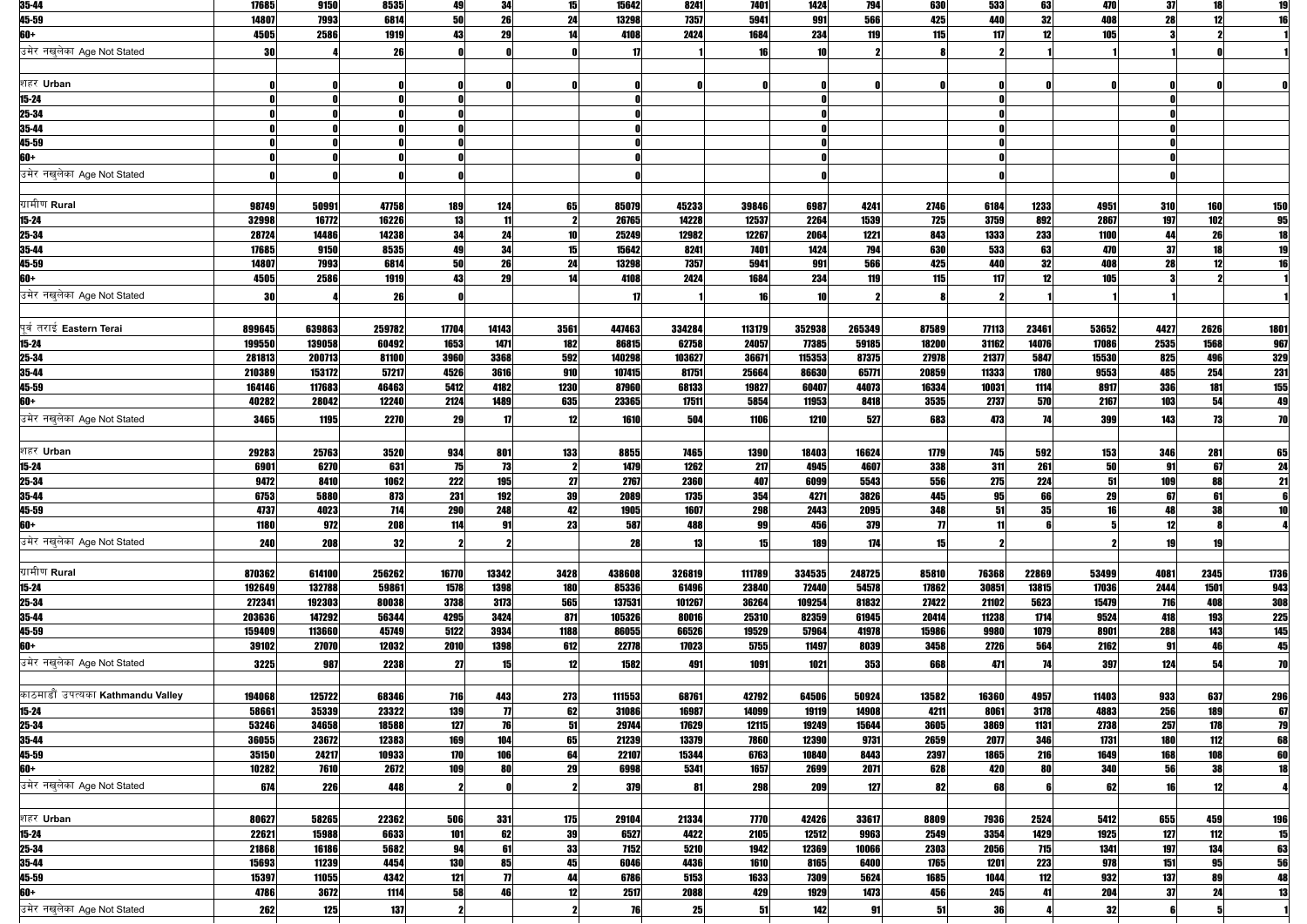| ग्रामीण Rural                     | 113441 | 67457  | 45984  | 210  | 112        | 98        | 82449  | 47427      | 35022  | 22080     | 17307      | 4773  | 8424  | 2433 | 5991  | 278             | 178                | <b>100</b>       |
|-----------------------------------|--------|--------|--------|------|------------|-----------|--------|------------|--------|-----------|------------|-------|-------|------|-------|-----------------|--------------------|------------------|
| $15 - 24$                         | 36040  | 19351  | 16689  | 38   | 15         | 23        | 24559  | 12565      | 11994  | 6607      | 4945       | 1662  | 4707  | 1749 | 2958  | 129             | $\overline{\bf n}$ | 52               |
| 25-34                             | 31378  | 18472  | 12906  | 33   | 15         | 18        | 22592  | 12419      | 10173  | 6880      | 5578       | 1302  | 1813  | 416  | 1397  | 60              | 44                 | 16               |
| 35-44                             | 20362  | 12433  | 7929   | 39   | 19         | 20        | 15193  | 8943       | 6250   | 4225      | 3331       | 894   | 876   | 123  | 753   | 29              | 17                 | $\overline{12}$  |
| 45-59                             | 19753  | 13162  | 6591   | 49   | 29         | <b>20</b> | 15321  | 10191      | 5130   | 3531      | 2819       | 712   | 821   | 104  | 117   | 31              | 19                 | $\overline{12}$  |
| 60+                               | 5496   | 3938   | 1558   | 51   | 34         | 17        | 4481   | 3253       | 1228   | 770       | 598        | 172   | 175   | 39   | 136   | 19              | 11                 |                  |
| उमेर नखलेका Age Not Stated        | 412    | 101    | 311    |      |            |           | 303    | 56         | 247    | 67        | 36         | 31    | 32    |      | 30    | 10 <sup>1</sup> |                    |                  |
|                                   |        |        |        |      |            |           |        |            |        |           |            |       |       |      |       |                 |                    |                  |
| पश्चिम पहाड Western Hills         | 930475 | 497222 | 433253 | 628  | 408        | 220       | 838972 | 452322     | 386650 | 48016     | 32165      | 15851 | 37346 | 9400 | 27946 | 5513            | 2927               | 2586             |
| $15 - 24$                         | 310884 | 150408 | 160476 | 54   | 32         | 22        | 271006 | 131948     | 139058 | 15017     | 9886       | 5131  | 22127 | 7121 | 15006 | 2680            | 1421               | 1259             |
| 25-34                             | 240226 | 120160 | 120066 | 80   | 47         | 33        | 219162 | 109461     | 109701 | 13320     | 9016       | 4304  | 6498  | 974  | 5524  | 1166            | 662                | 504              |
| 35-44                             | 162000 | 89992  | 72008  | 86   | 55         | 31        | 148939 | 83281      | 65658  | 8816      | 5904       | 2912  | 3552  | 415  | 3137  | 607             | 337                | 270              |
| 45-59                             | 160401 | 98732  | 61669  | 126  | 87         | 39        | 147625 | 92148      | 55477  | 8460      | 5718       | 2742  | 3626  | 478  | 3148  | 564             | 301                | 263              |
| 60+                               | 55625  | 37561  | 18064  | 282  | 187        | 95        | 51341  | 35272      | 16069  | 2307      | 1580       | 727   | 1491  | 406  | 1085  | 204             | 116                | 88               |
| उमेर नखलेका Age Not Stated        | 1339   | 369    | 970    |      |            |           | 899    | 212        | 687    | 96        | 61         | 35    | 52    |      | 46    | 292             | 90                 | 202              |
|                                   |        |        |        |      |            |           |        |            |        |           |            |       |       |      |       |                 |                    |                  |
|                                   |        |        |        |      |            |           |        |            |        |           |            |       |       |      |       |                 |                    |                  |
| शहर Urban                         | 3918   | 2393   | 1525   |      |            |           | 2221   | 1210       | 1011   | 1260      | 982        | 278   | 91    | 24   | 67    | 345             | 177                | 168              |
| $15 - 24$                         | 1228   | 647    | 581    |      |            |           | 608    | 241        | 367    | 375       | 283        | 92    | 58    | 22   | 36    | 187             | 101                | 86               |
| 25-34                             | 1112   | 736    | 376    |      |            |           | 607    | 341        | 266    | 418       | 360        | 58    | 20    |      | 19    | 67              | 34                 | 33               |
| 35-44                             | 775    | 463    | 312    |      |            |           | 484    | <b>270</b> | 214    | 238       | 171        | 67    | 10    |      |       | 43              | 21                 | 22               |
| 45-59                             | 623    | 422    | 201    |      |            |           | 408    | 274        | 134    | 182<br>44 | <b>135</b> | 47    |       |      |       | 29<br>14        | 13                 | 16               |
| 60+                               | 168    | 121    | 47     |      |            |           | 110    | 83         | 27     |           | 31         | 13    |       |      |       |                 |                    |                  |
| उमेर नखलेका Age Not Stated        | 12     |        |        |      |            |           |        |            |        |           | 2          |       |       |      |       |                 |                    |                  |
|                                   |        |        |        |      |            |           |        |            |        |           |            |       |       |      |       |                 |                    |                  |
| ग्रामीण Rural                     | 926557 | 494829 | 431728 | 627  | 408        | 219       | 836751 | 451112     | 385639 | 46756     | 31183      | 15573 | 37255 | 9376 | 27879 | 5168            | 2750               | 2418             |
| $15 - 24$                         | 309656 | 149761 | 159895 | 54   | 32         | 22        | 270398 | 131707     | 138691 | 14642     | 9603       | 5039  | 22069 | 7099 | 14970 | 2493            | 1320               | 1173             |
| 25-34                             | 239114 | 119424 | 119690 | 80   | 47         | 33        | 218555 | 109120     | 109435 | 12902     | 8656       | 4246  | 6478  | 973  | 5505  | 1099            | 628                | 471              |
| 35-44                             | 161225 | 89529  | 71696  | 86   | 55         | 31        | 148455 | 83011      | 65444  | 8578      | 5733       | 2845  | 3542  | 414  | 3128  | 564             | 316                | 248              |
| 45-59                             | 159778 | 98310  | 61468  | 125  | 87         | 38        | 147217 | 91874      | 55343  | 8278      | 5583       | 2695  | 3623  | 478  | 3145  | 535             | 288                | 247              |
| 60+                               | 55457  | 37440  | 18017  | 282  | 187        | 95        | 51231  | 35189      | 16042  | 2263      | 1549       | 714   | 1491  | 406  | 1085  | <b>190</b>      | 109                | 81               |
| उमेर नखलेका Age Not Stated        | 1327   | 365    | 962    |      |            |           | 895    | 211        | 684    | 93        | 59         | 34    | 52    |      | 46    | <b>287</b>      | 89                 | 198              |
|                                   |        |        |        |      |            |           |        |            |        |           |            |       |       |      |       |                 |                    |                  |
| सदर पश्चिम पहाड Far Western Hill  | 849106 | 459285 | 389821 | 2533 | 1966       | 567       | 773403 | 422725     | 350678 | 31998     | 22360      | 9638  | 36771 | 9847 | 26924 | 4401            | 2387               | 2014             |
| $15 - 24$                         | 289858 | 146352 | 143506 | 344  | 265        | 79        | 253409 | 130058     | 123351 | 11069     | 7651       | 3418  | 22735 | 7136 | 15599 | <b>2301</b>     | 1242               | 1059             |
| 25-34                             | 232810 | 120770 | 112040 | 548  | 420        | 128       | 215970 | 112254     | 103716 | 9417      | 6585       | 2832  | 6017  | 1030 | 4987  | 858             | 481                | 377              |
| 35-44                             | 153957 | 84502  | 69455  | 562  | 428        | 134       | 144008 | 79227      | 64781  | 5964      | 4158       | 1806  | 2940  | 408  | 2532  | 483             | 281                | <b>202</b>       |
| 45-59                             | 134381 | 82083  | 52298  | 704  | 560        | 144       | 124718 | 77139      | 47579  | 4591      | 3257       | 1334  | 3916  | 862  | 3054  | 452             | 265                | 187              |
| 60+                               | 37590  | 25413  | 12177  | 372  | 293        | 79        | 35050  | 23969      | 11081  | 935       | 692        | 243   | 1139  | 408  | 731   | 94              | 51                 | 43               |
| उमेर नखलेका Age Not Stated        | 510    | 165    | 345    |      |            |           | 248    | 78         | 170    | 22        | 17         |       | 24    |      | 21    | 213             | 67                 | <b>146</b>       |
|                                   |        |        |        |      |            |           |        |            |        |           |            |       |       |      |       |                 |                    |                  |
| शहर Urban                         |        |        |        |      |            |           |        |            | n      |           | n          |       |       |      |       |                 |                    |                  |
| $15 - 24$                         |        |        |        |      |            | O         |        |            |        |           |            |       |       |      |       |                 |                    |                  |
| 25-34                             |        |        |        |      |            |           |        |            |        |           |            |       |       |      |       |                 |                    |                  |
| 35-44                             |        |        |        |      |            |           |        |            |        |           |            |       |       |      |       |                 |                    |                  |
| 45-59                             |        |        |        |      |            |           |        |            |        |           |            |       |       |      |       |                 |                    |                  |
| 60+                               |        |        |        |      |            |           |        |            |        |           |            |       |       |      |       |                 |                    |                  |
| उमेर नखलेका Age Not Stated        |        |        |        |      |            |           |        |            |        |           |            |       |       |      |       |                 |                    |                  |
|                                   |        |        |        |      |            |           |        |            |        |           |            |       |       |      |       |                 |                    |                  |
|                                   |        |        |        |      |            |           |        |            |        |           |            |       |       |      |       |                 |                    |                  |
| ग्रामीण Rural                     | 849106 | 459285 | 389821 | 2533 | 1966       | 567       | 773403 | 422725     | 350678 | 31998     | 22360      | 9638  | 36771 | 9847 | 26924 | 4401            | 2387               | 2014             |
| $15 - 24$                         | 289858 | 146352 | 143506 | 344  | 265        | 79        | 253409 | 130058     | 123351 | 11069     | 7651       | 3418  | 22735 | 7136 | 15599 | <b>2301</b>     | 1242               | 1059             |
| 25-34                             | 232810 | 120770 | 112040 | 548  | 420        | 128       | 215970 | 112254     | 103716 | 9417      | 6585       | 2832  | 6017  | 1030 | 4987  | 858             | 481                | 377              |
| 35-44                             | 153957 | 84502  | 69455  | 562  | 428        | 134       | 144008 | 79227      | 64781  | 5964      | 4158       | 1806  | 2940  | 408  | 2532  | 483             | 281                | 202              |
| 45-59                             | 134381 | 82083  | 52298  | 704  | 560        | 144       | 124718 | 77139      | 47579  | 4591      | 3257       | 1334  | 3916  | 862  | 3054  | 452             | 265<br>51          | <b>187</b><br>43 |
| 60+                               | 37590  | 25413  | 12177  | 372  | 293        | 79        | 35050  | 23969      | 11081  | 935       | 692        | 243   | 1139  | 408  | 731   | 94              |                    |                  |
| उमेर नखलेका Age Not Stated        | 510    | 165    | 345    |      |            |           | 248    | 78         | 170    | 22        | 17         |       | 24    |      | 21    | 213             | 67                 | <b>146</b>       |
|                                   |        |        |        |      |            |           |        |            |        |           |            |       |       |      |       |                 |                    |                  |
| मध्य भित्री मधेश Central Inner Te | 120857 | 69500  | 51357  | 249  | <b>199</b> | 50        | 100188 | 57170      | 43018  | 14402     | 10355      | 4047  | 5330  | 1360 | 3970  | 688             | 416                | 272              |
| $15 - 24$                         | 41348  | 21787  | 19561  | 31   | 25         | 6         | 33601  | 17434      | 16167  | 4601      | 3223       | 1378  | 2703  | 865  | 1838  | 412             | <b>240</b>         | $172$            |
| 25-34                             | 36239  | 20470  | 15769  | 73   | 62         | 11        | 29907  | 16598      | 13309  | 4879      | 3440       | 1439  | 1253  | 285  | 968   | 127             | 85                 | 42               |
|                                   |        |        |        |      |            |           |        |            |        |           |            |       |       |      |       |                 |                    |                  |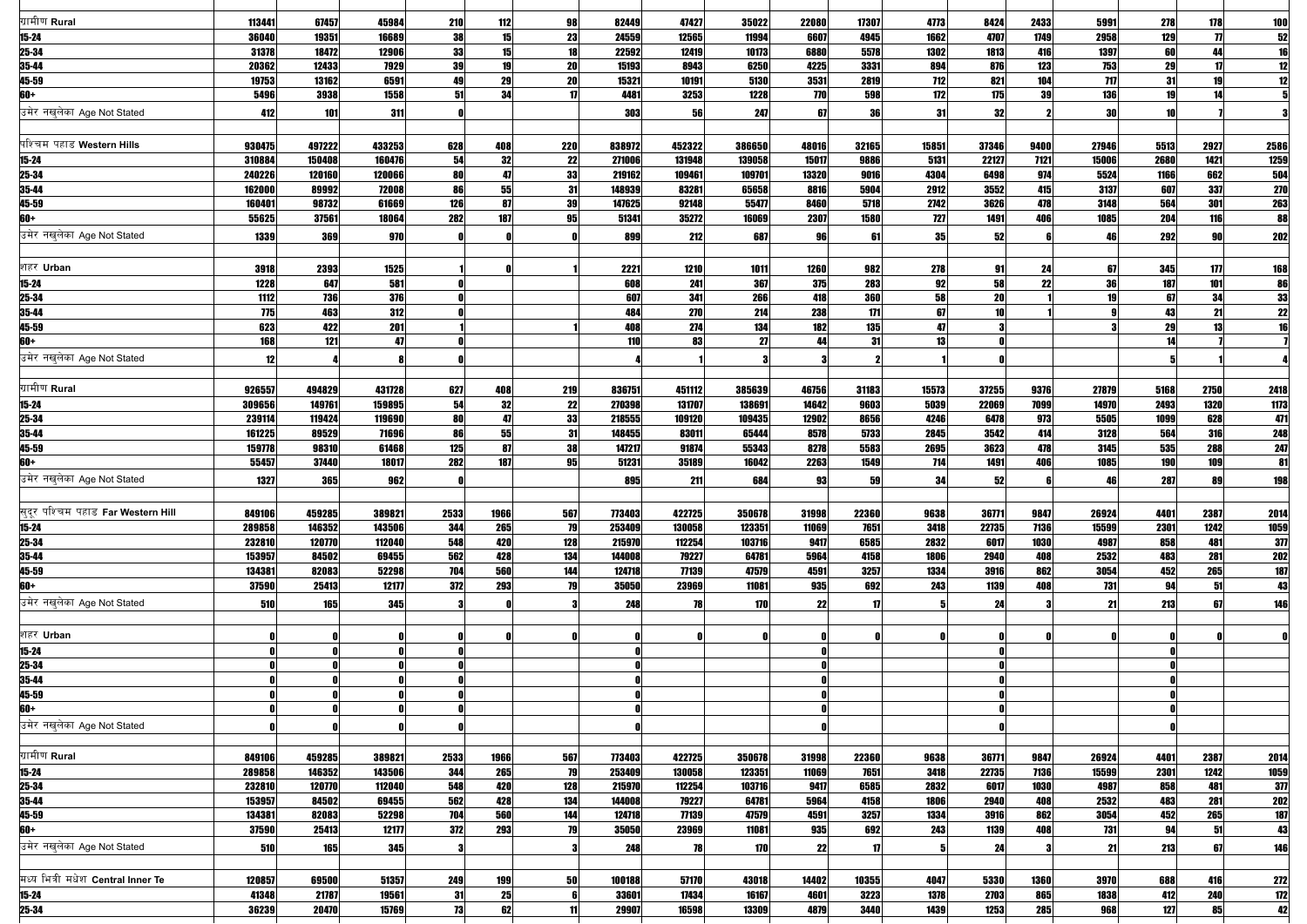| 35-44                                   | 20907  | 12678  | 8229  | 55        | 39   | 16   | 17408  | 10467 | 6941       | 2742       | 2041       | 701        | 634        | 88         | 546   | 68  | 43         | 25                       |
|-----------------------------------------|--------|--------|-------|-----------|------|------|--------|-------|------------|------------|------------|------------|------------|------------|-------|-----|------------|--------------------------|
| 45-59                                   | 17284  | 11302  | 5982  | 64        | 51   | 13   | 14885  | 9791  | 5094       | 1761       | 1340       | 421        | 526        | 91         | 435   | 48  | 29         | 19                       |
| 60+                                     | 4794   | 3162   | 1632  | 25        | 22   |      | 4185   | 2823  | 1362       | <b>365</b> | <b>280</b> | 85         | 204        | 26         | 178   | 15  |            |                          |
|                                         |        |        |       |           |      |      |        |       |            |            |            |            |            |            |       |     |            |                          |
| उमेर नखुलेका Age Not Stated             | 285    | 101    | 184   |           |      |      | 202    | 57    | 145        | 54         | 31         | 23         | 10         |            |       | 18  |            | 10                       |
|                                         |        |        |       |           |      |      |        |       |            |            |            |            |            |            |       |     |            |                          |
| शहर Urban                               |        |        |       |           |      | n    |        |       |            |            |            |            |            |            |       |     |            |                          |
|                                         |        |        |       |           |      |      |        |       |            |            |            |            |            |            |       |     |            |                          |
| $15 - 24$                               |        |        |       |           |      |      |        |       |            |            |            |            |            |            |       |     |            |                          |
| 25-34                                   |        |        |       |           |      |      |        |       |            |            |            |            |            |            |       |     |            |                          |
| 35-44                                   |        |        |       |           |      |      |        |       |            |            |            |            |            |            |       |     |            |                          |
| 45-59                                   |        |        |       |           |      |      |        |       |            |            |            |            |            |            |       |     |            |                          |
| 60+                                     |        |        |       |           |      |      |        |       |            |            |            |            |            |            |       |     |            |                          |
|                                         |        |        |       |           |      |      |        |       |            |            |            |            |            |            |       |     |            |                          |
| उमेर नखुलेका Age Not Stated             |        |        |       |           |      |      |        |       |            |            |            |            |            |            |       |     |            |                          |
|                                         |        |        |       |           |      |      |        |       |            |            |            |            |            |            |       |     |            |                          |
| ग्रामीण Rural                           | 120857 | 69500  | 51357 | 249       | 199  | 50   | 100188 | 57170 | 43018      | 14402      | 10355      | 4047       | 5330       | 1360       | 3970  | 688 | 416        | 272                      |
|                                         |        |        |       |           |      |      |        |       |            |            |            |            |            | 865        |       |     |            |                          |
| 15-24                                   | 41348  | 21787  | 19561 | 31        | 25   | 6    | 33601  | 17434 | 16167      | 4601       | 3223       | 1378       | 2703       |            | 1838  | 412 | 240        | 172                      |
| 25-34                                   | 36239  | 20470  | 15769 | 73        | 62   | 11   | 29907  | 16598 | 13309      | 4879       | 3440       | 1439       | 1253       | 285        | 968   | 127 | 85         | 42                       |
| 35-44                                   | 20907  | 12678  | 8229  | 55        | 39   | 16   | 17408  | 10467 | 6941       | 2742       | 2041       | 701        | 634        | 88         | 546   | 68  | 43         | 25                       |
| 45-59                                   | 17284  | 11302  | 5982  | 64        | 51   | 13   | 14885  | 9791  | 5094       | 1761       | 1340       | 421        | 526        | 91         | 435   | 48  | 29         | 19                       |
| 60+                                     | 4794   | 3162   | 1632  | 25        | 22   | 3    | 4185   | 2823  | 1362       | <b>365</b> | 280        | 85         | 204        | 26         | 178   | 15  |            |                          |
|                                         |        |        |       |           |      |      |        |       |            |            |            |            |            |            |       |     |            |                          |
| उमेर नखुलेका Age Not Stated             | 285    | 101    | 184   |           |      |      | 202    | 57    | 145        | 54         | 31         | 23         | 10         |            |       | 18  |            | 10                       |
|                                         |        |        |       |           |      |      |        |       |            |            |            |            |            |            |       |     |            |                          |
| पश्चिम भित्री मधेश <b>Western Inner</b> | 33814  | 26132  | 7682  | 689       | 510  | 179  | 14748  | 11617 | 3131       | 15700      | 13327      | 2373       | 2224       | 398        | 1826  | 453 | <b>280</b> | 173                      |
| $15 - 24$                               | 11916  | 8258   | 3658  | 136       | 98   | 38   | 4847   | 3529  | 1318       | 5285       | 4241       | 1044       | 1439       | 267        | 1172  | 209 | 123        | 86                       |
|                                         |        |        |       |           |      |      |        |       |            |            |            |            |            |            |       |     |            |                          |
| 25-34                                   | 10299  | 8091   | 2208  | 225       | 175  | 50   | 4758   | 3663  | 1095       | 4825       | 4125       | 700        | 390        | 62         | 328   | 101 | 66         | 35                       |
| 35-44                                   | 6329   | 5241   | 1088  | 157       | 113  | 44   | 2736   | 2300  | 436        | 3167       | 2758       | 409        | <b>202</b> | 26         | 176   | 67  | 44         | $\overline{\mathbf{23}}$ |
| 45-59                                   | 4417   | 3766   | 651   | 135       | 103  | 32   | 1984   | 1731  | 253        | 2064       | 1862       | 202        | 183        | 36         | 147   | 51  | 34         | $\mathbf{17}$            |
| 60+                                     | 827    | 765    | 62    | <b>36</b> | 21   | 15   | 421    | 394   | 27         | 353        | <b>336</b> | 17         |            |            |       |     |            |                          |
| उमेर नखुलेका Age Not Stated             |        |        |       |           |      |      |        |       |            |            |            |            |            |            |       |     |            |                          |
|                                         | 26     |        | 15    |           |      |      |        |       |            |            |            |            |            |            |       |     |            | 11                       |
|                                         |        |        |       |           |      |      |        |       |            |            |            |            |            |            |       |     |            |                          |
| शहर Urban                               |        |        |       |           |      | 0    |        |       |            |            |            |            |            |            |       |     |            |                          |
| $15 - 24$                               |        |        |       |           |      |      |        |       |            |            |            |            |            |            |       |     |            |                          |
| 25-34                                   |        |        |       |           |      |      |        |       |            |            |            |            |            |            |       |     |            |                          |
|                                         |        |        |       |           |      |      |        |       |            |            |            |            |            |            |       |     |            |                          |
| $35 - 44$                               |        |        |       |           |      |      |        |       |            |            |            |            |            |            |       |     |            |                          |
| 45-59                                   |        |        |       |           |      |      |        |       |            |            |            |            |            |            |       |     |            |                          |
| 60+                                     |        |        |       |           |      |      |        |       |            |            |            |            |            |            |       |     |            |                          |
| उमेर नखुलेका Age Not Stated             |        |        |       |           |      |      |        |       |            |            |            |            |            |            |       |     |            |                          |
|                                         |        |        |       |           |      |      |        |       |            |            |            |            |            |            |       |     |            |                          |
|                                         |        |        |       |           |      |      |        |       |            |            |            |            |            |            |       |     |            |                          |
| ग्रामीण Rural                           | 33814  | 26132  | 7682  | 689       | 510  | 179  | 14748  | 11617 | 3131       | 15700      | 13327      | 2373       | 2224       | <b>398</b> | 1826  | 453 | <b>280</b> | 173                      |
| $15 - 24$                               | 11916  | 8258   | 3658  | 136       | 98   | 38   | 4847   | 3529  | 1318       | 5285       | 4241       | 1044       | 1439       | 267        | 1172  | 209 | 123        | 86                       |
| 25-34                                   | 10299  | 8091   | 2208  | 225       | 175  | 50   | 4758   | 3663  | 1095       | 4825       | 4125       | 700        | 390        | 62         | 328   | 101 | 66         |                          |
|                                         | 6329   | 5241   |       |           |      | 44   |        |       |            | 3167       | 2758       |            | 202        | 26         | 176   | 67  |            | $\frac{35}{2}$           |
| 35-44                                   |        |        | 1088  | 157       | 113  |      | 2736   | 2300  | 436        |            |            | 409        |            |            |       |     | 44         | $\frac{23}{2}$           |
| 45-59                                   | 4417   | 3766   | 651   | 135       | 103  | 32   | 1984   | 1731  | 253        | 2064       | 1862       | 202        | 183        | 36         | 147   | 51  | 34         | $\mathbf{17}$            |
| 60+                                     | 827    | 765    | 62    | 36        | 21   | 15   | 421    | 394   | 27         | 353        | <b>336</b> | 17         |            |            |       |     |            |                          |
| उमेर नखुलेका Age Not Stated             | 26     |        | 15    |           |      |      |        |       |            |            |            |            |            |            |       |     |            | 11                       |
|                                         |        |        |       |           |      |      |        |       |            |            |            |            |            |            |       |     |            |                          |
|                                         |        |        |       |           |      |      |        |       |            |            |            |            |            |            |       |     |            |                          |
| पश्चिम तराई Western Terai               | 188484 | 126793 | 61691 | 4710      | 3475 | 1235 | 105079 | 74506 | 30573      | 60091      | 44582      | 15509      | 18187      | 3974       | 14213 | 417 | 256        | 161                      |
| $15 - 24$                               | 45292  | 29608  | 15684 | 506       | 438  | 68   | 24115  | 16605 | 7510       | 13424      | 10165      | 3259       | 7092       | 2309       | 4783  | 155 | 91         | 64                       |
| 25-34                                   | 59466  | 39796  | 19670 | 1112      | 886  | 226  | 33522  | 23284 | 10238      | 19718      | 14604      | 5114       | 5015       | 960        | 4055  | 99  | 62         | 37                       |
| 35-44                                   | 43286  | 29845  | 13441 | 1169      | 857  | 312  | 24367  | 17643 | 6724       | 14703      | 10964      | 3739       | 2958       | 326        | 2632  | 89  | 55         | 34                       |
|                                         |        |        |       |           | 880  | 397  |        |       |            |            |            |            |            | 251        |       |     | 37         |                          |
| 45-59                                   | 29877  | 20799  | 9078  | 1277      |      |      | 16651  | 12523 | 4128       | 9508       | 7108       | 2400       | 2392       |            | 2141  | 49  |            | 12                       |
| 60+                                     | 9829   | 6552   | 3277  | 641       | 411  | 230  | 6037   | 4354  | 1683       | 2512       | 1665       | 847        | 619        | 112        | 507   | 20  | 10         | 10                       |
| उमेर नखुलेका Age Not Stated             | 734    | 193    | 541   |           |      |      | 387    | 97    | <b>290</b> | 226        | 76         | <b>150</b> | 111        | 16         | 95    |     |            |                          |
|                                         |        |        |       |           |      |      |        |       |            |            |            |            |            |            |       |     |            |                          |
|                                         |        |        |       |           |      |      |        |       |            |            |            |            |            |            |       |     |            |                          |
| शहर Urban                               |        |        |       |           |      | 0    |        |       |            |            |            |            |            |            |       |     |            |                          |
| $15 - 24$                               |        |        |       |           |      |      |        |       |            |            |            |            |            |            |       |     |            |                          |
| 25-34                                   |        |        |       |           |      |      |        |       |            |            |            |            |            |            |       |     |            |                          |
| 35-44                                   |        |        |       |           |      |      |        |       |            |            |            |            |            |            |       |     |            |                          |
|                                         |        |        |       |           |      |      |        |       |            |            |            |            |            |            |       |     |            |                          |
| 45-59                                   |        |        |       |           |      |      |        |       |            |            |            |            |            |            |       |     |            |                          |
| 60+                                     |        |        |       |           |      |      |        |       |            |            |            |            |            |            |       |     |            |                          |
| उमेर नखुलेका Age Not Stated             |        |        |       |           |      |      |        |       |            |            |            |            |            |            |       |     |            |                          |
|                                         |        |        |       |           |      |      |        |       |            |            |            |            |            |            |       |     |            |                          |